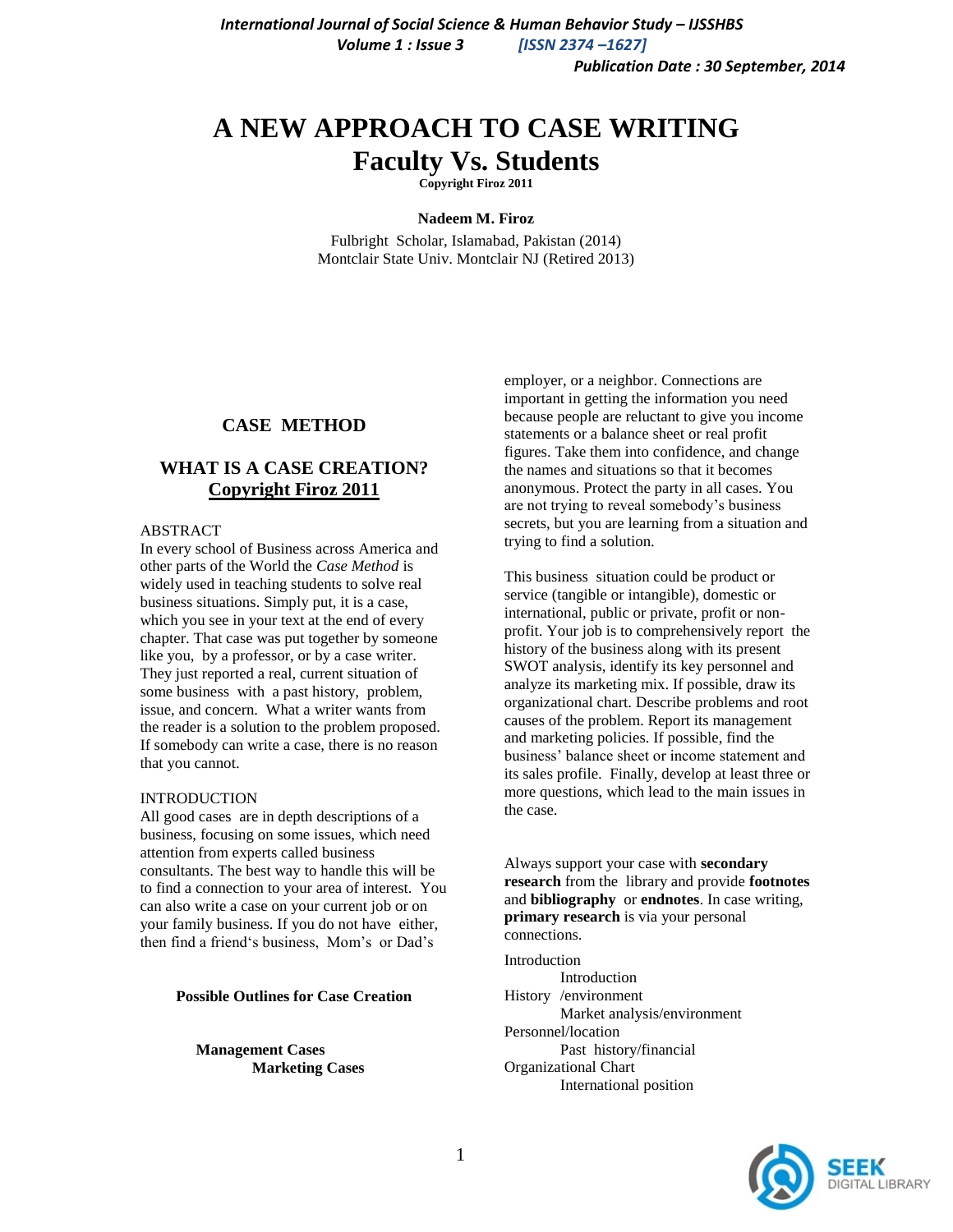# *International Journal of Social Science & Human Behavior Study – IJSSHBS Volume 1 : Issue 3 [ISSN 2374 –1627]*

 *Publication Date : 30 September, 2014*

Problem and Concern Customers profiles/needs & wants Global impact if any Segmentation and targeting Financial, sales, profit or loss, Market management strategies income statement, balance sheet, etc. Product Management & marketing strategies Price/profit Strength, weaknesses, Place opportunities, threat (SWOT) Promotion Planning and management strategies Sales and profit trends Possible lead questions Possible lead questions

#### **Endnotes or footnotes and bibliography Endnotes or footnotes and bibliography**

Usually minimum 10 pages typed per person

## **What is a Case Solution: Copyright Firoz 2011**

## ABSTRACT

Cases somehow have a set *format* which is really against the norm in business. In business it all depends on the situation (Contingency approach). Your solution will be different from another student doing the same case. Any case solution is 100% acceptable as long as you defend and support well your position, but must adhere to **suggested format or structure** . In a case solution you never ever answer the question of the case. These lead questions help you identify major problems and issues in the case so that you can develop many possible options from which to solve the case.

## INTRODUCTION

Provide a solution to the case which you have developed (Case Creation). Your Case Solution should include the

following FORMAT with these sections clearly visible in **bold face** letters.

# **1. Case analysis/overview (not more than 1/2 half**

#### **page)**

A bird"s eye view /abstract or a summary. This is simply a synopsis of case creation for the reader. A reader should be able to get the basic idea about the case, without reading ten pages of the case creation.

## **2. Problem(s) Recognition**

If you have not developed the case creation and you are solving a text case, then first read the case questions before you read the case. These questions will help you focus upon the issues easily. Read the case again and take notes. In this section you identify problems. Correct identification of the problem will give you the correct solution to the case or vice versa. In the computer world we say garbage in and garbage out. The computer is a human made machine. You need to tell the computer what to do, or enter the right input in order to get the right output. In conclusion, it is crucial to correctly identify the problems.

# **3. Development of alternatives**

Advantages and Disadvantages of each

Here you can develop many options or possibilities to solve the dilemma you are facing. You probably overheard that there are many ways to skin the cat. For example, you want to get married; you have some possible boys to select from. I am sure you will